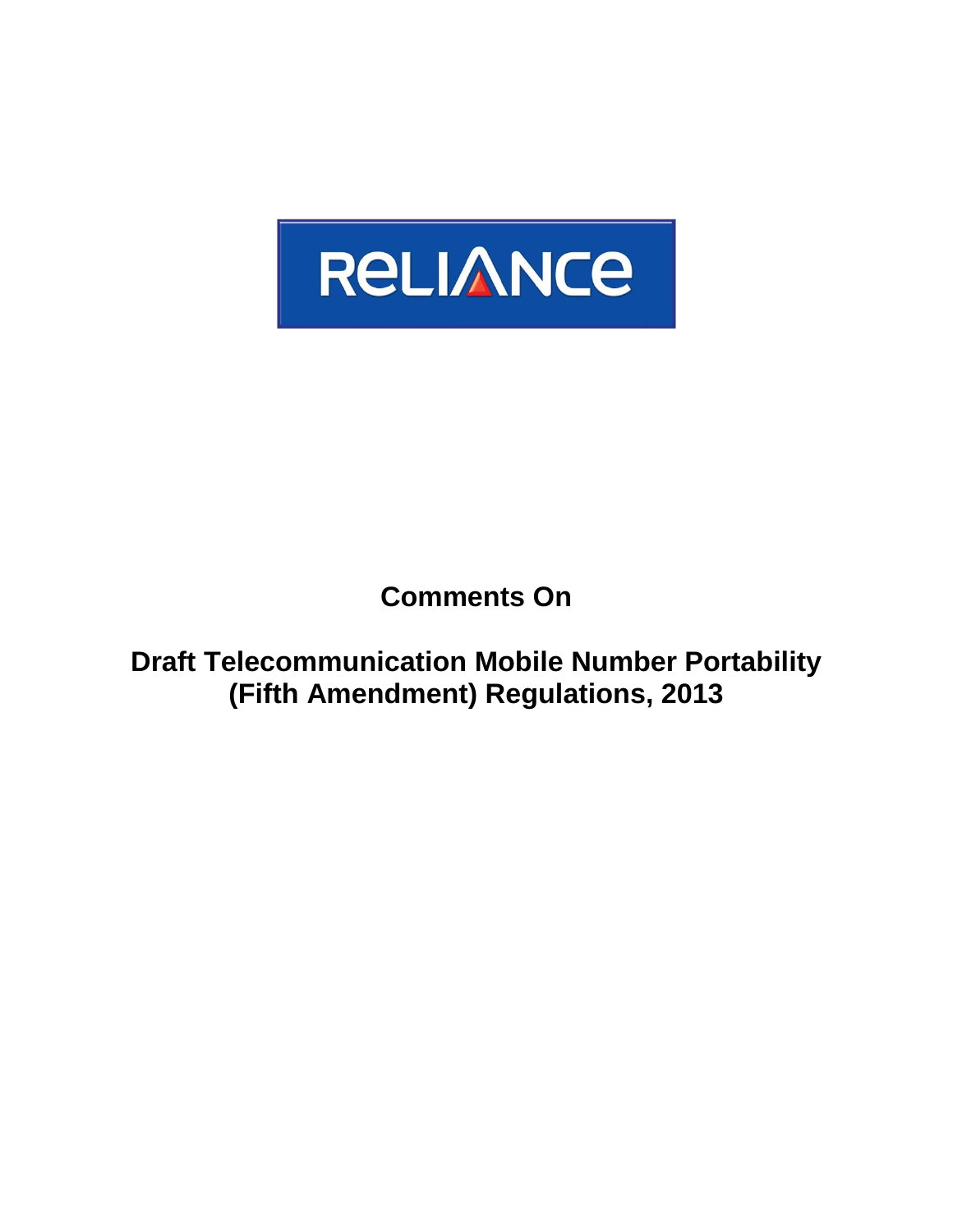## **RELIANCE**

## Reliance's Comments on draft 'Telecommunication Mobile Number Portability (Fifth Amendment) Regulations, 2013'.

- 1. In the Draft Regulation under Chapter II A, the Authority has proposed the following procedure for MNP:
	- i. No corporate number to be allowed to be ported without being accompanied by **authorization letter issued by authorized signatory** of the subscriber to whom such number has been allotted;
	- ii. Recipient operator should ensure that customer acquisition form is accompanied by authorization letter. Recipient operator should forward within 24 hours of the receipt of porting request, the corporate mobile number and its unique porting code and **scanned copy of the authorization letter from authorized signatory**, to the MNPO;
- iii. Every donor operator to reject the porting request in case it is not supported by the Authorisation letter.
- 2. RCOM **does not** find the proposed process feasible for the following reasons:
- i. The proposed process requires scanning of Authorisation letter and sending the same to the MNP Operator. At present the complete retail chain is not equipped to handle scanning of documents and electronically transmit the same to the MNP operator. The current market conditions also do not allow to deploy additional resources to carry out required job of sending a scanned image of authorization letter to the MNP Operator;
- ii. It would not be possible in many cases to electronically transmit authorization letter within 24 hours;
- iii. It is important for the donor operators to establish the authenticity of authorization letter and authorized signatory by matching it with details available on CAFs. The verification process of authorisation letter and authorized signatory at present is missing in the proposed MNP process.
- iv. As the proposed MNP process at various levels is manual requiring scanning of documents, verification of authorization letter etc, the proposed changes are unlikely to speed up the Portability process.